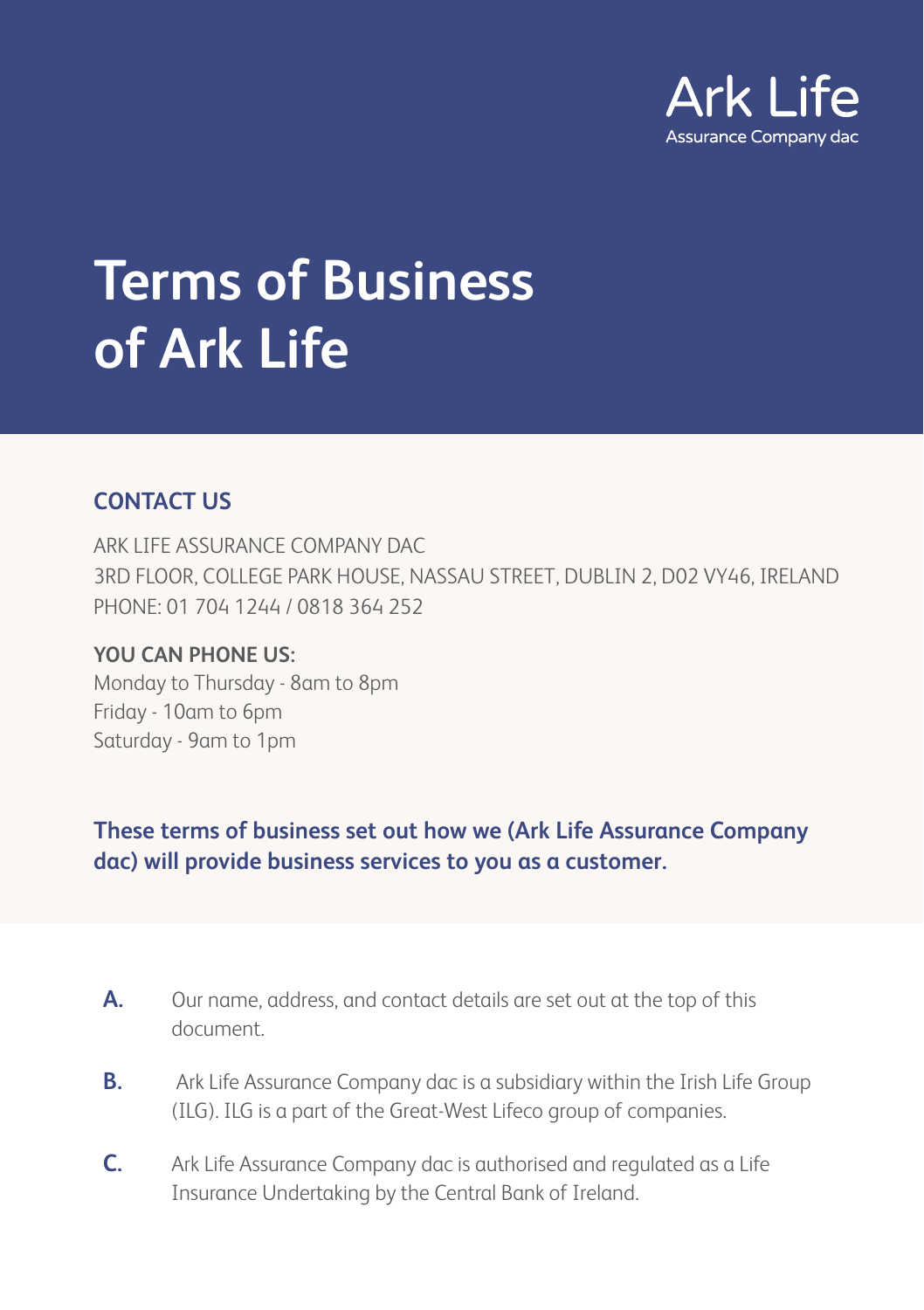- **D.** Ark Life Assurance Company dac is subject to the Minimum Competency Code and Regulations 2017, the Fitness and Probity Standards 2014 and the Consumer Protection Code 2012 (as amended) which can be viewed on www.centralbank.ie
- **E.F.G.** Ark Life Assurance Company dac is regulated to provide life assurance and pension plans. We closed to new business in 2012. We administer policies that were taken out with us when we were open to new business; services include but are not limited to the payment of claims, plan alterations and administering existing plan options which are exercised by customers in line with their existing plan and associated terms and conditions. We also accept Top-Ups on some of our existing plans: these include our PRSA product, Life Programme and Flexible Protection Plans. We do not provide advice to customers and we recommend that customers avail of advice from their financial advisor or tax advisor.

 When Ark Life Assurance Company dac was open to new business, the products we provided included: 1) Protection (i) Life Assurance, (ii) Specified Serious Illness Cover and (iii) Income Protection; (2) Pension (i) Group and Individual contracts, (ii) Personal Retirement Savings Accounts (PRSA), (iii) Approved Retirement Funds (ARF), (3) Savings and Investments (i) Regular and Single Premium contracts.

**H.** A general statement outlining the Ark Life Schedule of Fees and Charges is available on our website at www.arklife.ie. Full details of charges are set out in the plan documents that were provided to you when you took out your plan with Ark Life. The Company reserves the right to amend its charging structure for any plan from time to time. Our plan fees and product charges include the cost of remunerating our employees. The main element of employee pay is a fixed salary. They also receive an annual bonus based on a combination of personal and company performance. If you have exercised a plan option on your Ark Life existing plan that results in a new plan document being issued to you, the fees and charges will be detailed within your new plan document pack.

## **I. Data Privacy**

 Before you give us your personal information it is important that you know what your data protection rights are and how and why we use your personal information. This is set out in the Ark Life Data Privacy Notice which is always available on our website at www.arklife.ie or you can ask us for a copy. We need to collect and use your personal information to provide you with our plan contracts and other services.

 Depending on the plan type we will also collect and use your sensitive personal or special category information such as your health information to underwrite your plan and assess any claims. We will keep your personal information for a limited period after which we have had a relationship with you or for any period required by law or as needed for system back-ups and complaints handling.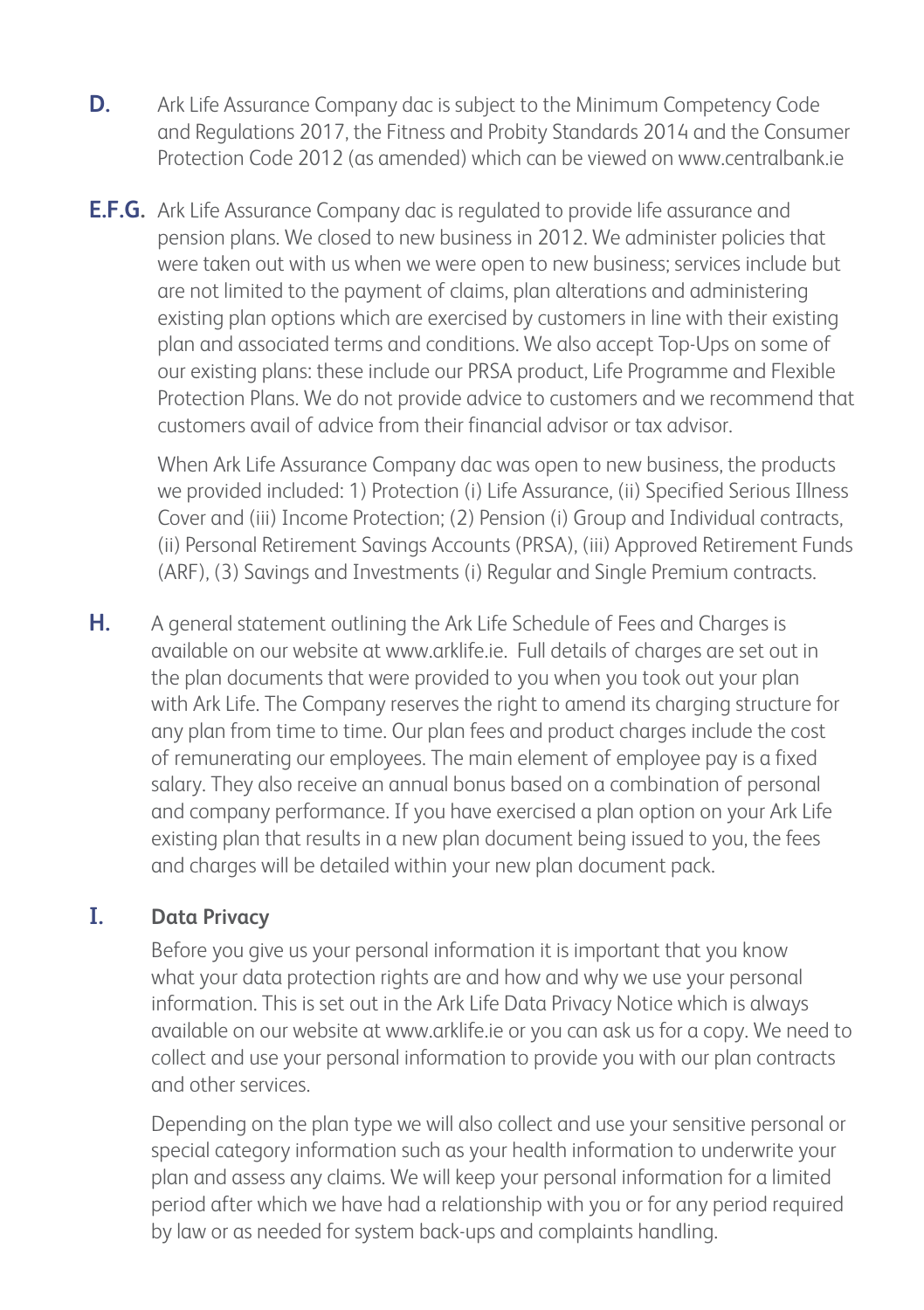- **J.** It is our policy to try to avoid any conflict of interest when providing business services. If this cannot be avoided, we will tell you about any conflict which may arise. Irish Life Investment Managers (ILIM) is a separate company within the Great-West Lifeco Group and most of the insurance, savings, investment and pension plans, and PRSAs which we provide, invest in funds which ILIM manage.
- **K.** If you miss any payment that is due under an insurance plan or PRSA which you have bought from us, your insurance plan or PRSA may lapse, may be made paidup, or may end, depending on the conditions set out in your terms and conditions. In particular, if your plan includes risk cover (insurance protection) this may end.
- **L.** If you have a complaint about the business services we have provided, here are our contact details

## **ARK LIFE COMPLAINTS MANAGEMENT TEAM PO BOX 129 DUBLIN 1**

- **Phone our customer service team on +353 1 704 1244 or 0818 364 252**
- **Email us at customerservice@arklifeadmin.ie**

If you are writing or emailing your complaint, please provide your phone number so we can discuss your complaint with you. We aim to acknowledge your complaint within 5 business days of receiving it. Our target is to resolve all complaints within 15-20 business days. If this is not possible we will let you know when you can expect a full reply.

You may refer your complaint to the Financial Services and Pensions Ombudsman.

## **THEY CAN BE CONTACTED AT:**

**FINANCIAL SERVICES AND PENSIONS OMBUDSMAN LINCOLN HOUSE, LINCOLN PLACE, DUBLIN 2, D02 VH 29. PHONE: +3531 567 7000 EMAIL: info@fspo.ie WEBSITE: www.fspo.ie**

**M.** There is no statutory compensation scheme for life assurance companies.